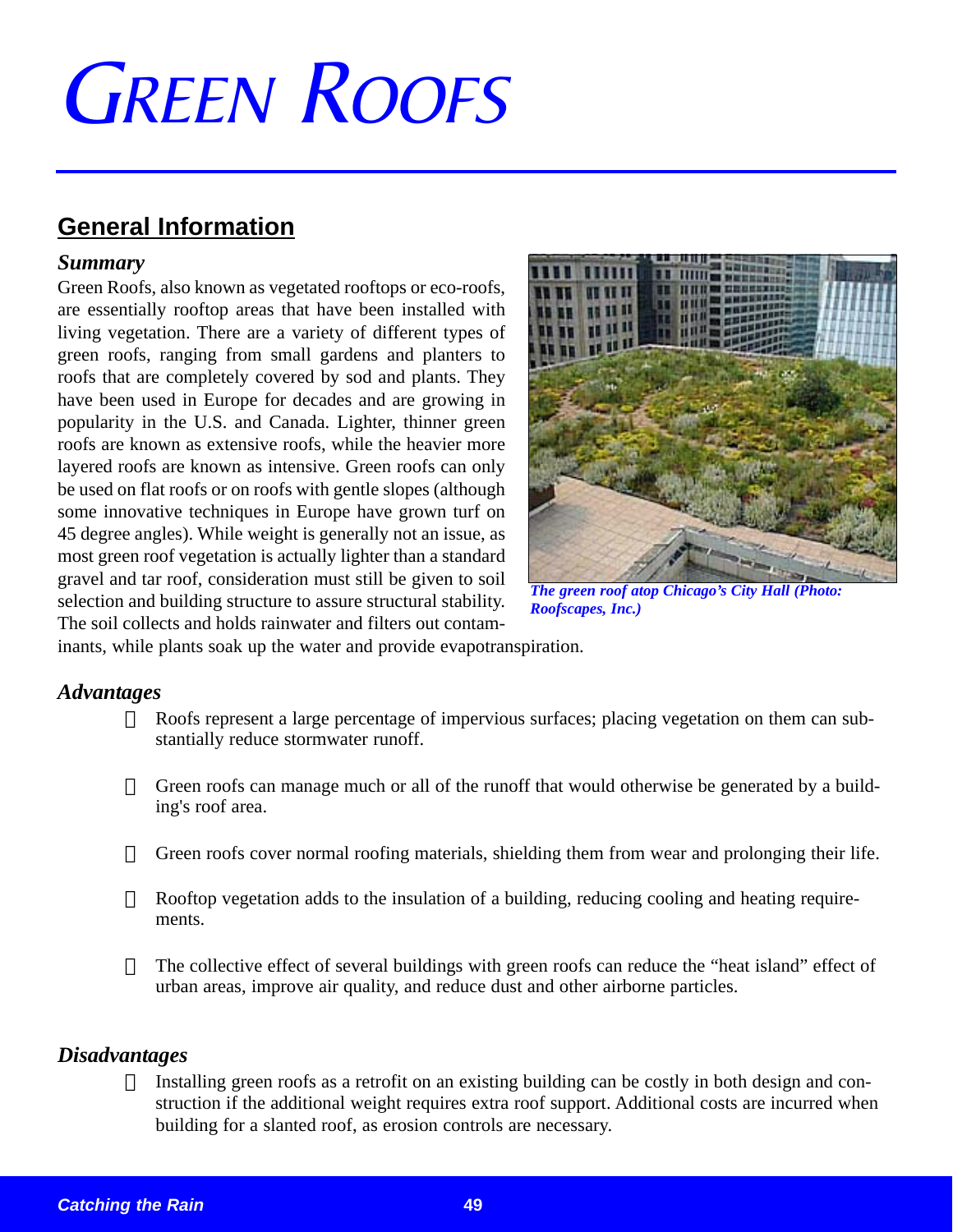- $\alpha$  Leaks in roofing material could pose substantial problems and costs to repair, although some companies offer electronic leak detectors.
- $\alpha$  Maintenance for rooftop vegetation can be labor intensive, depending on access to the roof and the extent of the vegetation.

#### *Conventional Alternatives*

Green roofs replace rooftop gutters and drains that feed into sewers.

# **Design Information**

Three major design factors must be considered when installing a green roof: weight, drainage, and slope. Considerations must be taken into account for saturation. Green roofs will be heavier during and after a rainfall than when they are dry. Additional load-bearing capability may be necessary for green roofs that weigh more that 17 pounds per square foot. Green roofs are most easily built on flat surfaces. They can be built on slopes, but 25 degrees is generally the maximum allowable incline. Various membranes and water proofing materials are available, but a drain system is required to drain water that soaks through any soil. Other design factors that should be considered include plant type and access for maintenance.

#### *Uses in combination with other techniques*

Green roofs can be combined with rain barrels, dry wells, and bioretention to collect excess runoff.

#### *Cost*

Green roof costs can vary depending on the size and weight of the roof, access, the amount of retrofitting or new construction, and the region. For example, the green roof built by Ford Automotive at its Dearborn, Michigan



*Sloped green roof diagram (Drawing: Prince George's County LID Design Guide)* reduce or eliminate this runoff.

plant cost approximately \$8 per square foot. Because the project was so large (450,000 square feet) economies of scale lowered the cost. For more common projects, prices range from \$14 to \$25 per square foot for smaller roofs and \$25 to \$40 for more intensive heavier roofs.29

## *Runoff Reduction*

As mentioned in the rain barrel section, rooftops can produce a great deal of water. One inch of rain over a 1000 ft2. roof can create 600 gallons of water. A roof with vegetation that uses the water, retains it in soil, and promotes evapotranspiration that can significantly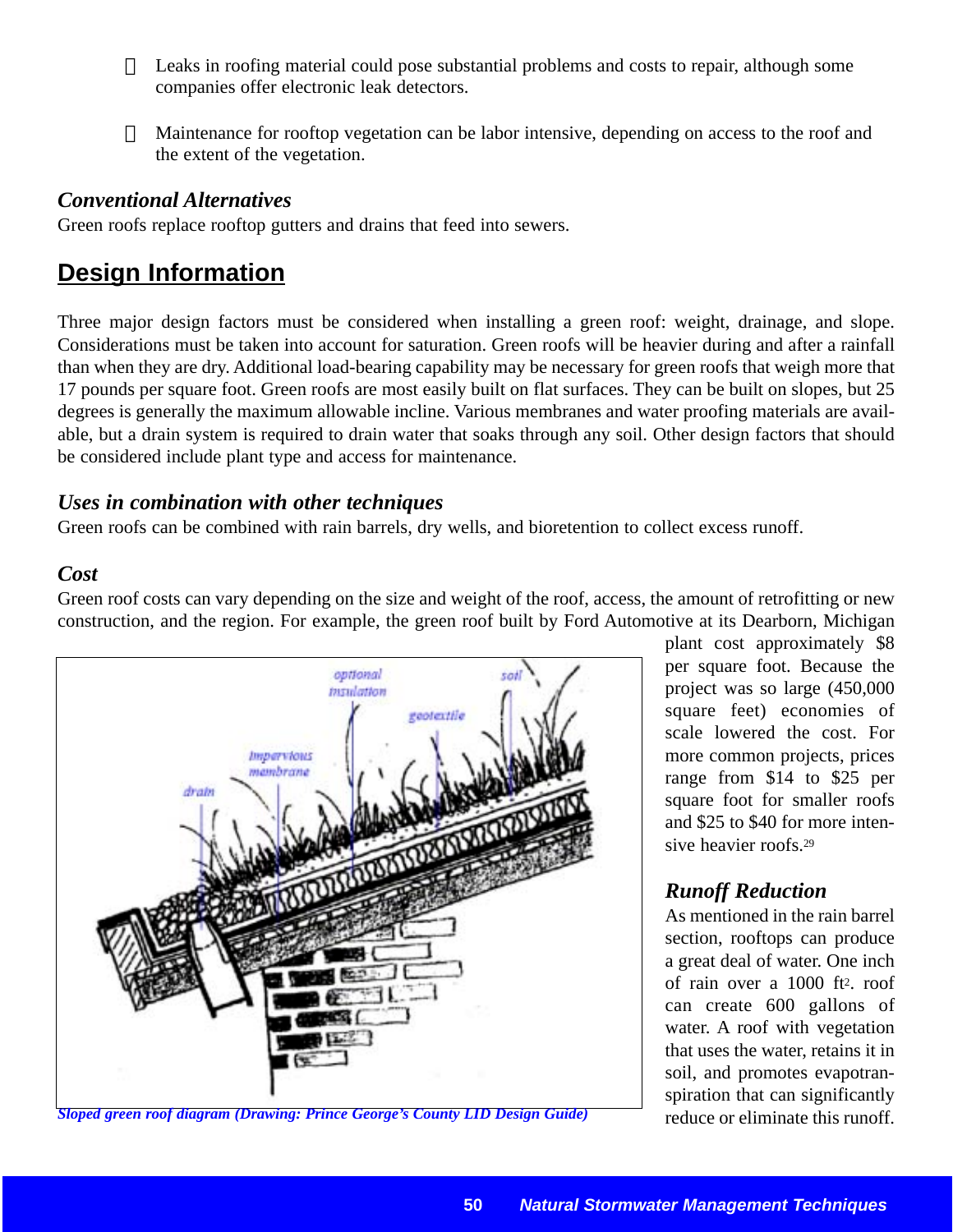# **Specialized Information**

### *Cold Climates*

Evapotranspiration rates are generally very low during cold, dormant seasons. However, vegetated rooftops can be useful through winter seasons, as grass, other vegetation and soil will absorb varying amounts of water year-round. However, the roof under-drain system must be designed to handle the excess water caused by the melting of large volumes of snow.

#### *Soil Type*

Green roofs must use lightweight "engineered" soils that are manufactured so as to be devoid of weeds, pollutants and other potential problems. This relieves added stress on the building and helps maintain a healthy growing environment.



*Green roof cross section (Drawing: Prince George's County LID Design Guide)*

# **Case Study - Ford Motor Company, Dearborn Plant**

At approximately 450,000 square feet, the Ford Motor Company's Dearborn assembly plant has the largest green roof in the world. The project was designed by McDonough and Associates as part of a larger sustainable design plan proposed by Ford CEO Bill Ford in a bid to push the company toward more environmentally sound practices and reduce other building costs. The plant will officially open in late 2004.

The roof is expected to provide habitat, decrease the building's energy costs, and extend the roof membrane's life by protecting it from thermal shock and UV degradation. Because the drought-resistant sedum plants used will absorb sunlight that would otherwise degrade the roofing materials, the roof is expected to last at least 20 and possibly as long as 40 years. Although the roof cost \$3.6 million to install (twice that of a conventional roof) Ford believes it will make up the costs over the life of the roof. In addition to lasting longer than a conventional roof and reducing energy costs by insulating the plant better, the roof is also expected to be able to absorb, hold, and filter more than 4 million gallons of runoff water. This will eliminate the need for storm sewers and a stormwater treatment system, potentially saving as much as \$35 million.

The Great Lakes region boasts other green roofs, including the 33,000 square foot roof atop Chicago City Hall in Chicago Illinois and the roof on the Milwaukee Metropolitan Sewerage District headquarters, which is covered with nearly 4,000 native plants.

# **Additional Sources**

Green Roof Resource Center *http://www.greenroofs.com/*

Green Roofs for Healthy Cities *http://www.greenroofs.ca/grhcc/index.html*

Green Roof Resource Center Research Links *http://www.greenroofs.com/research\_links.htm#Private*